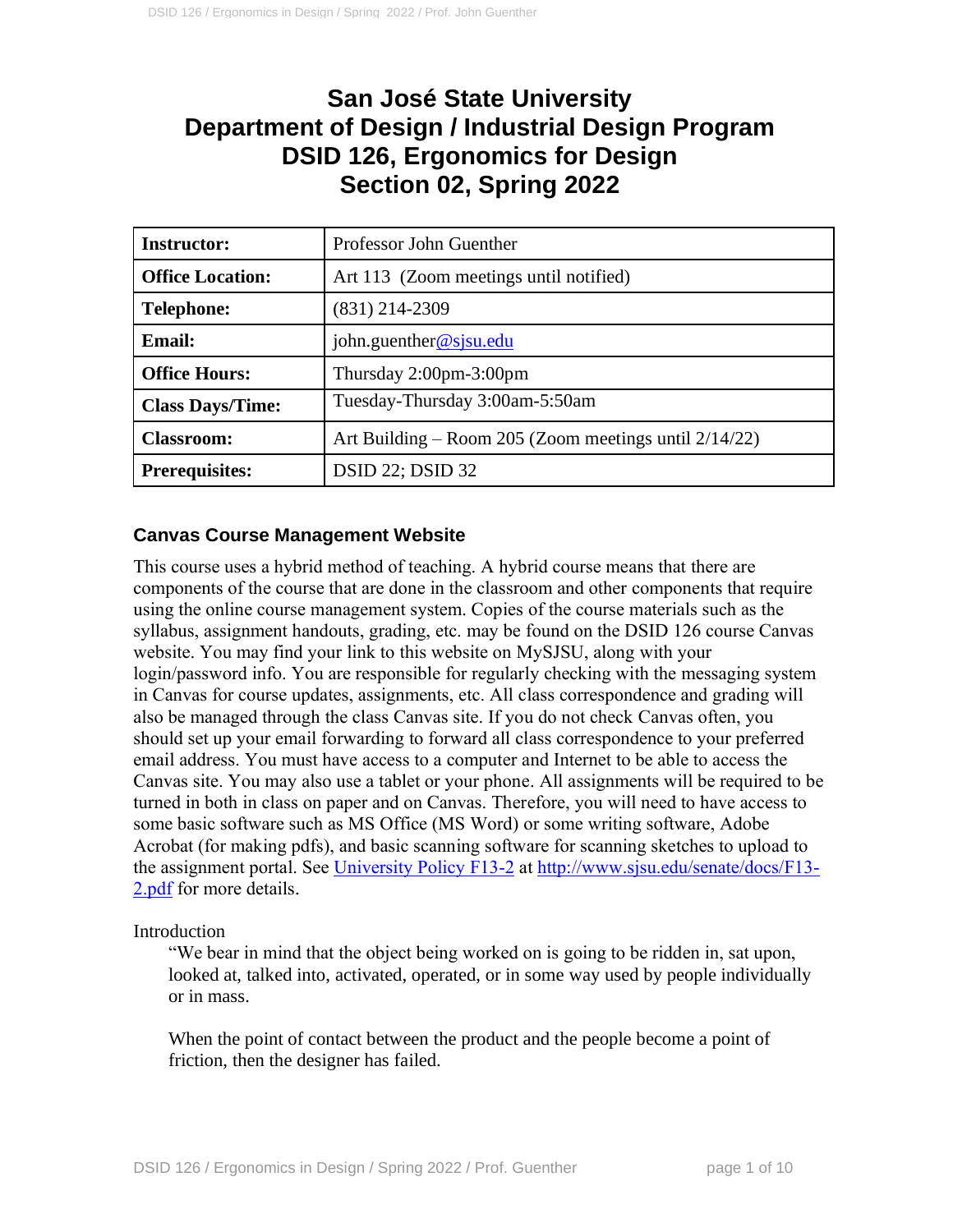On the other hand, if people are made safer, more comfortable, more eager to purchase, more efficient----or just plain happier---by contact with the product, then the designer has succeeded."

#### *– Henry Dreyfuss*

*Big Idea:* There are key ergonomic issues that must be addressed by designers to ensure the most acceptable levels of safety, performance, comfort and ease of use for all products. Topics include computer interfaces, visual displays, anthropometry, seating design, furniture, automobiles, hand held devices, tools, appliances, safety design as well as others.

## **Course Description**

Ergonomics in Design is an introductory course that introduces students to a key principle of design – "human factors" – that impact product design and use. This course covers ergonomic issues as they pertain to product design and development. We will cover these issues through a combination of lectures, classroom discussions, and individual projects. The concepts and information for the course will be obtained in assigned readings, lectures, design assignments, hand-outs and classroom discussions. Your knowledge of the concepts and information covered will be evaluated according to how successfully you can discuss the topics in class and apply the materials on projects assignments.

The course aims to equip students to be able to investigate human-use implications of their design activities with regard to issues such as usability, comfort, efficiency and safety. Project work and lectures will focus on human factors/ ergonomics principles and research methods and their application in Industrial Design and product development.

Learning activities build up on work carried out but not limited to work in previous Industrial Design courses, and are intended to increase students understanding of the complexities of design practice. Projects allow students to gain further experience in applying research and design methodologies to solve problems of moderate complexity. Each assignment has a strong emphasis on innovation, technical resolution and documentation to a professional standard. A rigorous and responsible approach to product design is fostered through working on projects with "real-world", commercial, environmental, technological or industrial constraints.

There will be one primary project assigned during the semester that will be structured in two phases beginning with a digital functional analysis exercise that will provide the opportunity to evaluate existing digital information technology culminating with the assignment to make improvements based on sound ergonomic principles discussed in class and reading material. Using the same product focus, the final assignment will be to do a functional analysis of the chosen hardware product culminating with a re-design of the product based on sound ergonomic principles. Teams will be formed to do peer-reviews of each student's project progress, quality of content and decisions.

#### **Course Goals and Student Learning Objectives: Student Learning Objectives**

- Demonstrate the relevance  $\&$  importance of ergonomics in society and industry.
- Highlight how to recognize and identify human factors problem.
- Use foundational research methodologies such as 1x1 interviews, ethnography etc.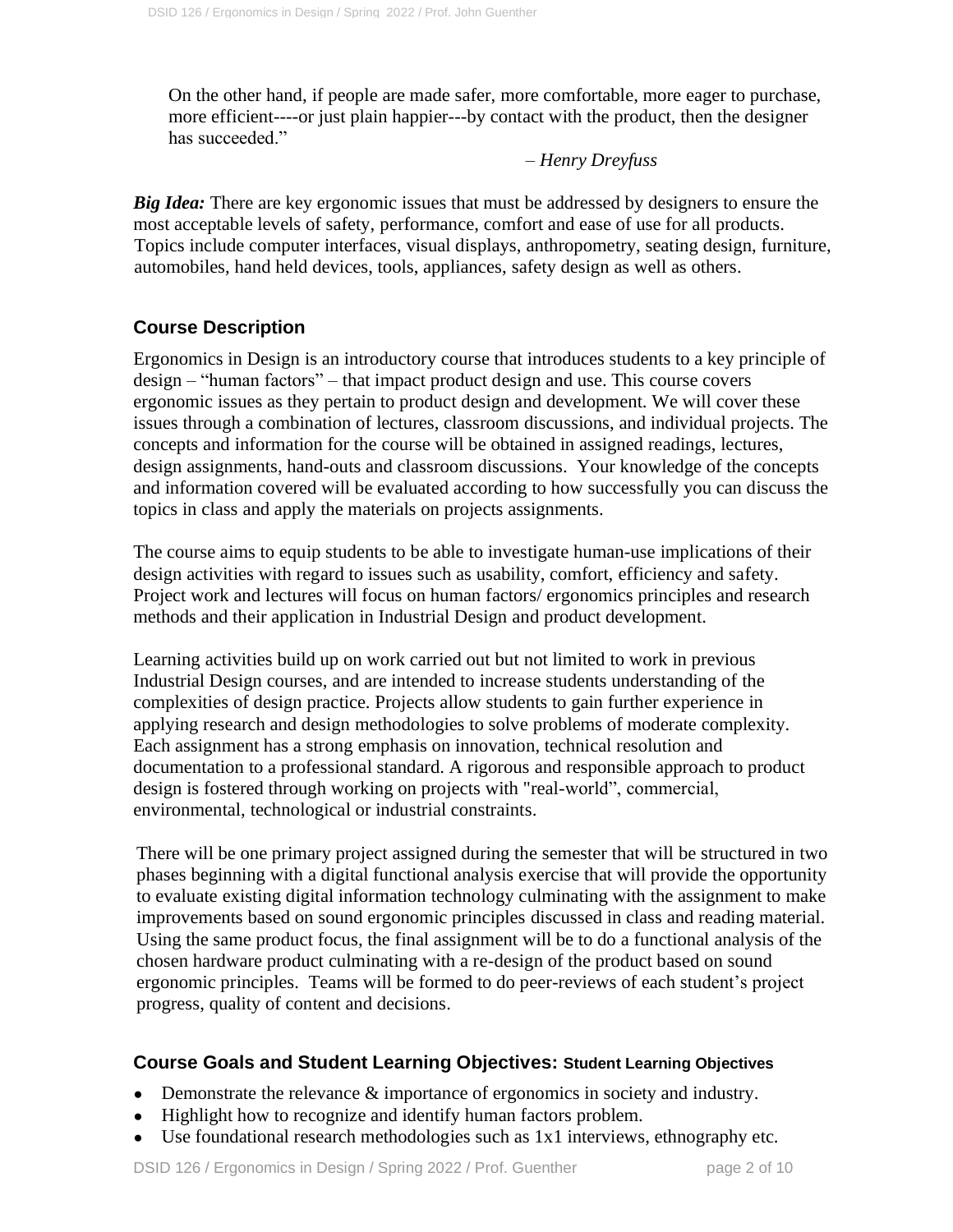- Consider and integrate ergonomic and anthropometric information into design concepts.
- Increase student interest and awareness of the importance of ergonomic issues in everyday things and actions in physical and mental work.
- Use drawing and rendering to effectively communicate and explore design intent.
- Communicate a written design proposal in a succinct manner using hand sketches, 3D form studies, including supporting data and graphs as required.
- Apply and articulate a practical design methodology and process to design projects.
- Generate physical artifacts to demonstrate and evaluate design solutions.
- Apply knowledge of science, technology and industrial design principles.
- Be able to critically identify and analyze design problems from user and consumer perspective.
- Apply creativity and technical aspects in product design.
- Adapt to a changing design situation, taking into consideration the cultural, political and environmental aspects of a project.
- Be able to carry out a duty with sensitivity and awareness of user safety, environment and special needs people.
- Students should be able to use software applications (e.g., MS Office Suite and Adobe Creative Suite) to prepare documents and data as well as make highly informative, multimedia presentations.
- Students should also be able to use basic measurement tools and fabrication equipment.

#### **Course Learning Outcomes (CLO)**

Upon successful completion of this course, students will be able to:

(LO1) Demonstrate an ability to design and analyze consumer products, user interactions and environments.

(LO2) Develop, execute, and document quantitative test procedures for design evaluations and recommendations.

(LO3) Identify and analyze problems from a consumer perspective in order to satisfy the needs of the customer.

(LO4) Apply creativity and technical ability in product design.

(LO5) Organize and manage product design projects.

(LO6) Produce visual presentation materials and present technical report.

(LO7) Communicate effectively with co-workers, user, and customer.

(LO8) Demonstrate professional ethics and moral responsibility in design practice.

(LO9) Adapt to changing design situation taking into consideration the cultural, political, and environmental aspects of a design project.

(LO10) Evaluate and use new technology.

(LO11) Design with sensitivity and awareness towards safety, the environment, and consideration of people with special needs.

(LO12) Discuss, critique, and engage in professional review of theirs and their peers work.

(LO13) Use anthropometric data in design solutions.

(LO14) Identify human factors problems.

(LO15) Use check-lists and descriptor lists as basis of research & survey techniques.

(LO16) Prepare ergonomics analysis reports.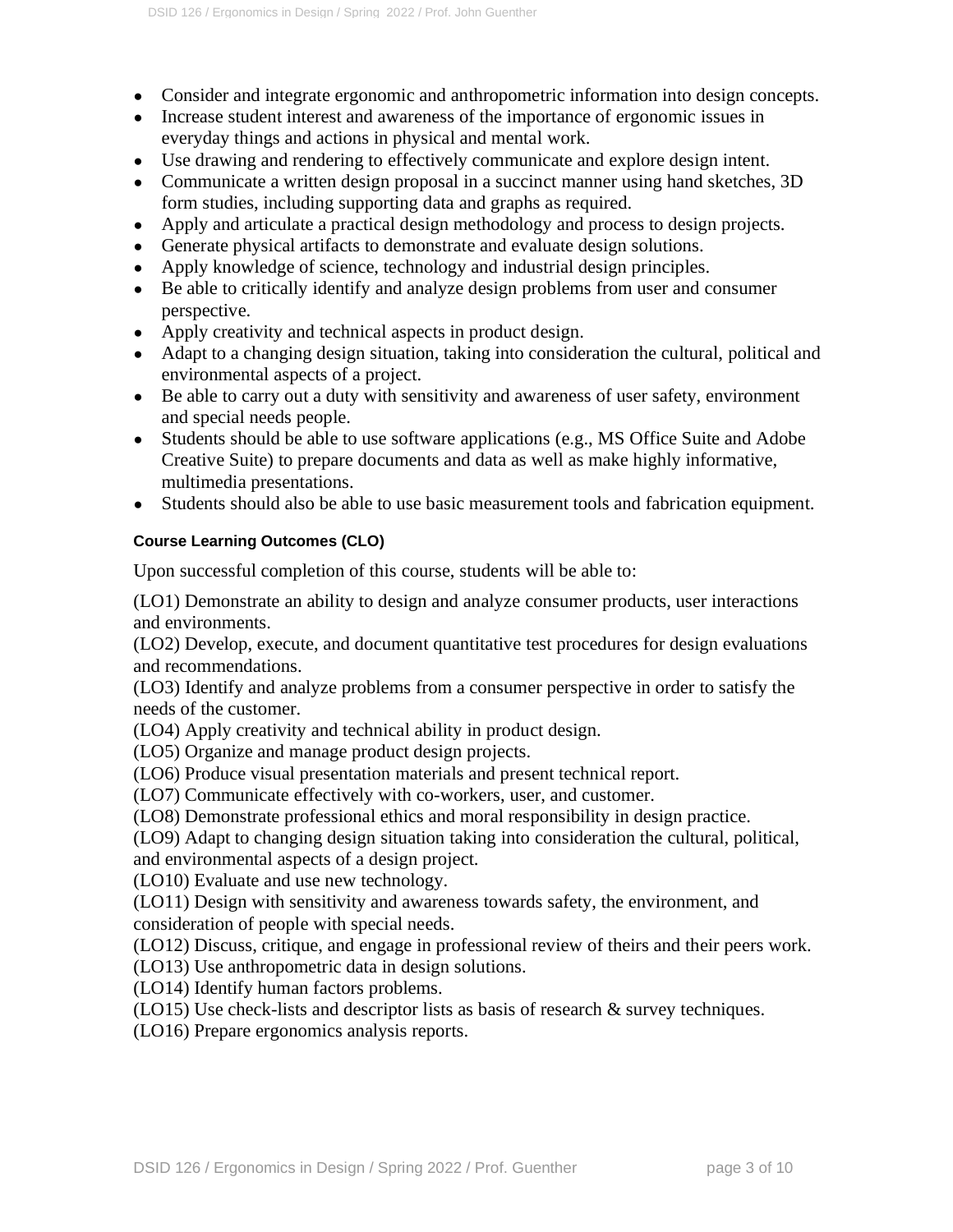# **Required Texts/Readings**

There are three textbooks required for this course, they are available at the SJSU bookstore or [www.amazon.com.](http://www.amazon.com/) They also will be on-line on Canvas in the "files" section for this course[.](http://www.amazon.com/)

The textbooks are:

*[Ergonomics: Foundational Principles, Applications, and Technologies](http://www.amazon.com/Ergonomics-Foundational-Principles-Applications-Technologies/dp/1439804451/ref%3Dcm_cr_pr_pb_t) [\(Ergonomics Design and Management : Theory and Applications\)](http://www.amazon.com/Ergonomics-Foundational-Principles-Applications-Technologies/dp/1439804451/ref%3Dcm_cr_pr_pb_t)* by Pamela McCauley-Bush (Hardcover - December 13, 2011)

Tilley,Alvin. *The Measure of Man and Woman: Human Factors in Design*. Wiley, 2001. ISBN-13: 978-0471099550

Selected reading of following textbook will be available on Canvas "files":

Bridger,R. *Introduction to Ergonomics,* Third Edition*,* CRC press 2009. ISBN 978-0-8493- 7306-0

There will be additional handouts of reading material distributed in class.

#### **Other Recommended Readings include:**

Buxton, Bill. *Sketching User Experiences: Getting the Design Right and the Right Design*, Morgan Kaufmann, 2007. ISBN-13: 978-0123740373

Kroemer, Karl et. al. *Ergonomics: How to Design for Ease and Efficiency* (Second Edition). Upper Saddle River, NJ: Prentice Hall, 2001.

Sommer, Barbara, and Sommer, Robert. *A Practical Guide to Behavioral Research: Tools and Techniques* (Fifth Edition). New York, NY: Oxford University Press, 2001.

Norman, Donald A. *The Design of Everyday Things.* New York, NY: Basic Books, 2002.

#### **Required Materials List**

#### **Projects:**

During the course of the class a two phased project will be assigned requiring various prototype/modelmaking supplies. Material requirements are unique to each design project and dependent on assignment chosen. Students can expect to spend between \$150-400 on their project, depending upon the nature of their solution.

Depending on projects, materials may include Foam-Core, acrylic plastic sheets, urethane foam blocks, wood, Modulan foam and painting supplies.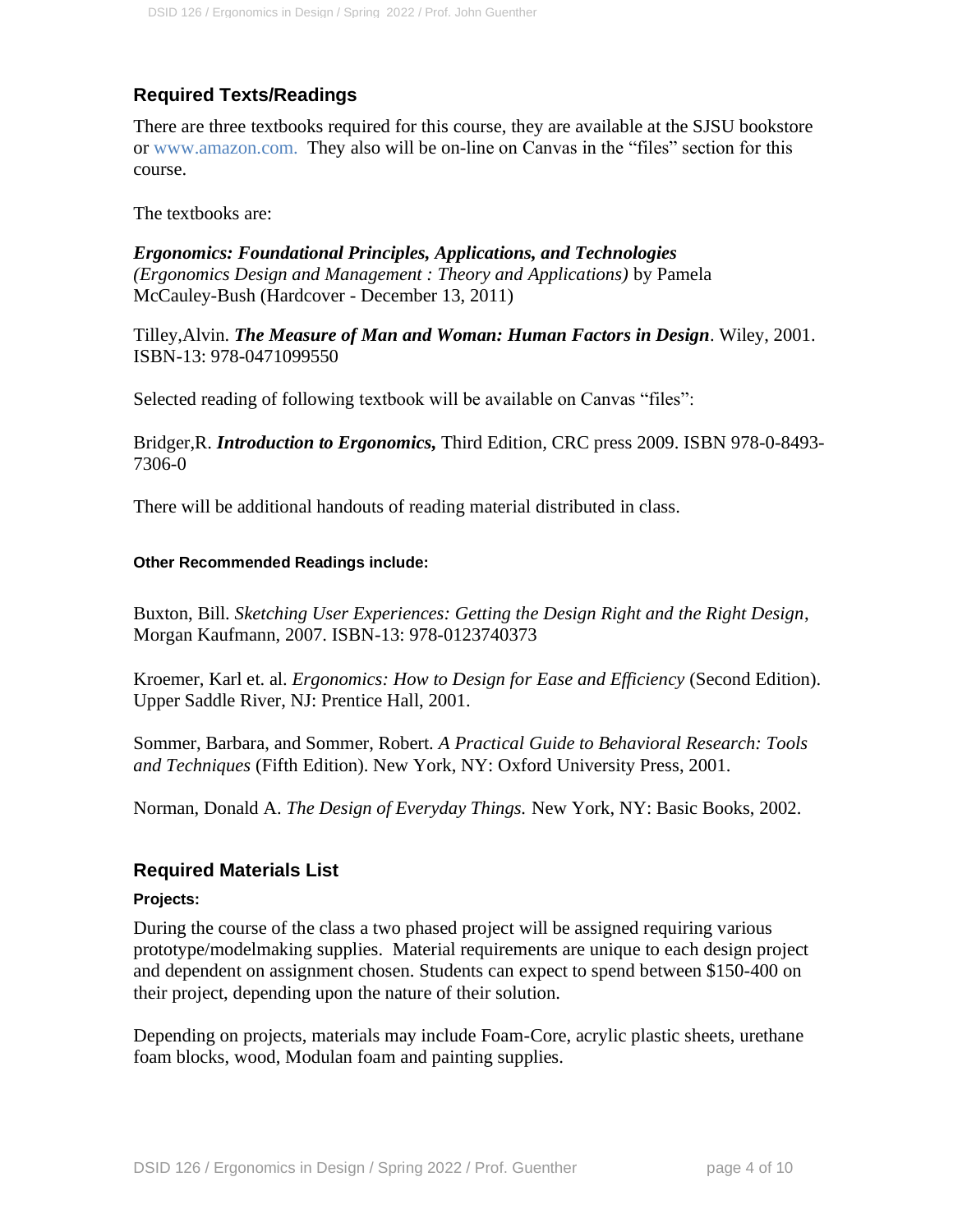#### **Shop Test**

The Department of Design requires that Industrial Design students attend and pass the shop safety orientation at least once each year. There is a video that defines the safety and shop use. You should review this video on your own as it is posted online:

[\(http://www.sjsu.edu/atn/services/webcasting/events/shopysafety.html\)](http://www.sjsu.edu/atn/services/webcasting/events/shopysafety.html)

Since the Spring 2021 semester will be taught on-line, the students will be required to view the video and confirm to the professor that they have done that.

## **Library Liaison**

Gareth Scott Email: gareth.scott@sjsu.edu

## **Classroom Protocol**

Active participation in class activities is a significant factor in a student's success in the Industrial Design program. Active learning facilitates mental growth, skill enhancement, creates a life-long learner and improves the goals of becoming a good designer.

Students are expected to be on time to class and when a class critique is planned, work is to be prepared to be shared in the on-line class session and be prepared prior to the official start of the class period. Be ready to start the critique by 15 minutes after the class officially starts. Students are to be respectful of the professor and their peers and any disruptive activities in the classroom will result in the student being asked to leave the class. Arriving late to class without prior arrangement and approval from the professor is considered disruptive. If the student cannot be in the classroom by the start of class, please do not interrupt the class in session by entering quietly. If a student encounters any problems that inhibit their ability to participate in the class, please provide as much advance notice as possible to the instructor so that he/she may respond and inform the student in a timely manner.

Cell phones, organizers, laptops are also disruptive and inconsiderate to your classmates and instructors. *Phones are NOT permitted to be on in this class* unless you are using a phone to participate in the on-line class session. If you disrupt or withdraw from class activity and are unable to silence your devices, it will count against the participation portion of your final grade evaluation (LO 12). If personal issues (family, medical, etc.) require you to leave your phone on, you may do so by making arrangements with the instructor in advance.

# **Assignments and Grading Policy**

Assignments are defined in the "assignments" section of the class section in Canvas and are a mixture of in-class participation such as pin ups and presentation of work that shows progress on the assignment, document turn in's in class and both class presentations and uploads to Canvas. All assignment deliverables (1-7) are to be uploaded to Canvas as a PDF file.

The rubrics that will be used to determine grades of deliverables will include comparisons to previous classes levels of the quality and quantity of deliverables and compared to the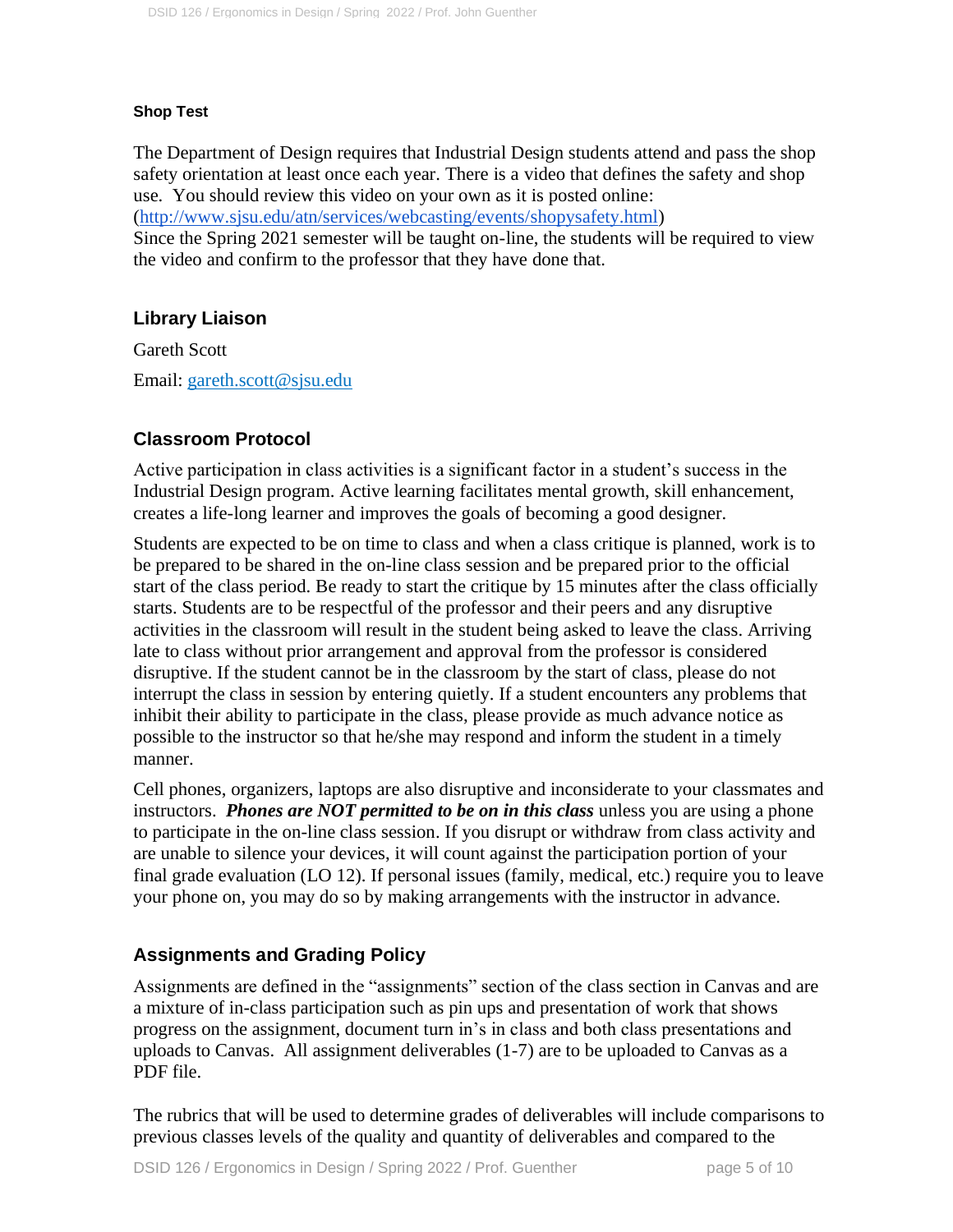student's current peers in their class. This will be based on the judgment of the professor. An A grade shows that a student has gone far beyond what was required in the assignment such as considerably more concepts explored, additional mockup explorations, the development of prototype experiments to prove concepts etc. A B grade shows that a student exceeded the expectations of the assignment requirements with additional development and explorations than was asked for. A C grade means that the student achieved the expected requirements of the assignment and was successful in meeting the requirements of the assignment. A D grade indicates that the student failed to meet all of the requirements of the assignment but was able to submit the assignment on time. The quality of execution, thinking or amount of work was insufficient. An F grade indicates that the student failed to deliver the assignment by the deadline required or the content was inadequate.

Grading will follow the standard SJSU A-F system.

A+, A, A- / 100+ - 91% / Excellent B+, B, B-  $/ 90 - 81\%$  / Above Average C+, C, C- / 80-71% / Average D / 70-61% / Below Average F / Below 61% / Failure

| Grading of the assignments are weighted as follows: |     | Due                 |
|-----------------------------------------------------|-----|---------------------|
| #1 Digital Protocol Plan                            | 10% | 2/10/22             |
| #2 Digital Redesign Presentation                    | 20% | 3/1/22              |
| #3 (3) Concept Directions, Test Protocol            | 10% | 3/15/22             |
| #4 Single Direction Refined Design                  | 15% | 3/22/22             |
| #5 Test Plan Results/Refinements Presentation       | 10% | 4/19/22             |
| #6 Final Project Review and Process Book            | 25% | $5/10/22 - 5/12/22$ |
| #7 Final Project Test Prototype                     | 10% | $5/10/22 - 5/12/22$ |

All assignments are due on time. No late work is accepted. A passing grade for this course is a D- though the Industrial Design program requires a 3.0 to graduate in the major. Your participation in this course will be assessed through your engagement in Work/Practice sessions, assignment pin-ups, class discussions and critiques. Actively engaging during class are the mode by which participation is assessed and this evaluation will be a factor in determining the final grades for the course.

## **University Policies**

SJSU's Office of Graduate and Undergraduate Programs maintains university-wide policy information relevant to all courses, such as academic integrity, accommodations, etc. You may find all syllabus related University Policies and resources information listed on [GUP's](http://www.sjsu.edu/gup/syllabusinfo/)  [Syllabus Information Web Page](http://www.sjsu.edu/gup/syllabusinfo/) at http://www.sjsu.edu/gup/syllabusinfo/.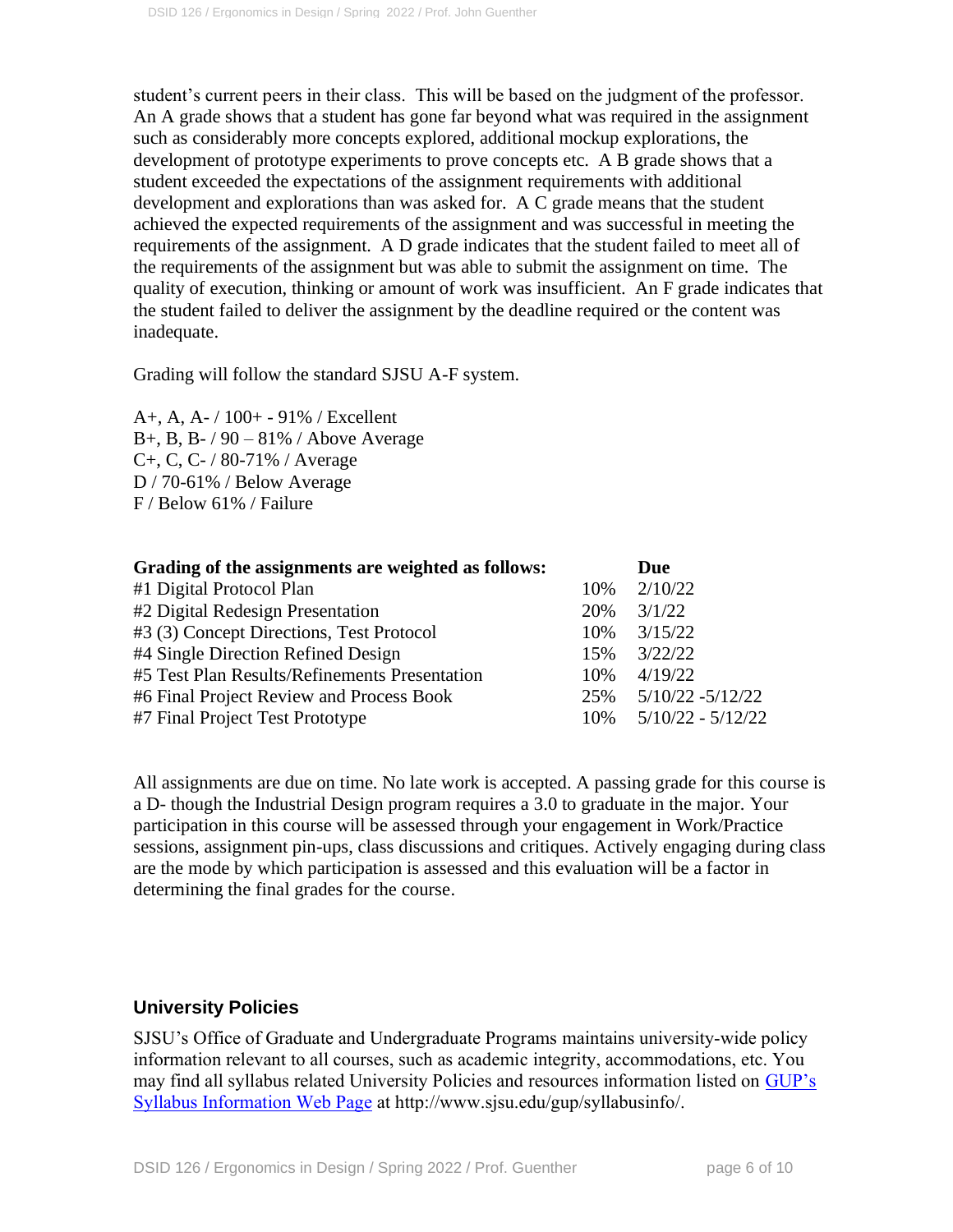## **Student Technology Resources**

It is a requirement for ID students to have their own computer with the required software (Adobe CS, Solidworks, MS Office), and it is highly recommended that by the time students pass DSID 123A that all BSID students have a large format printer (11"x17" or 13"x19"). Computer labs for student use are available in the [Academic Success Center](http://www.sjsu.edu/at/asc/about_asc/) located on the 1<sup>st</sup> floor of Clark Hall. Computers are also available in the Martin Luther King Library. A wide variety of audio-visual equipment is available for student checkout from Media [Services](http://www.sjsu.edu/at/ms/reservations/) located in IRC 112. These items include digital and VHS camcorders, VHS and Beta video players, 16 mm, slide, overhead, DVD, CD, and audiotape players, sound systems, wireless microphones, projection screens and monitors. The ID Program will provide access to the large format printer for critiques and presentations. Students will be given a 8 linear foot allotment of paper for this course (enough for 1 draft and 1 final print). Any additional needs for printing can be accommodated by payment through the IDSA Student Chapter or going to Plotter Pros [\(http://www.plotterpros.net/index.shtml\)](http://www.plotterpros.net/index.shtml) in San Jose.

Adobe Creative Suite licenses have been available through the SJSU Adobe software program for faculty, staff, and students. Students can access Adobe Creative Suite 6 Design and Web Premium, and should be able to download it from [http://its.sjsu.edu/services/adobe/.](http://its.sjsu.edu/services/adobe/) Adobe Creative Suite 6 Design and Web Premium includes: Photoshop CS6 Extended, Illustrator CS6, InDesign CS6, Dreamweaver CS6, Flash® Professional CS6, Fireworks® CS6, Acrobat® X Pro, Bridge CS6, Media Encoder CS6. Solidworks is also provided by SJSU for no cost to students. Please contact your advisor to get the downloading information.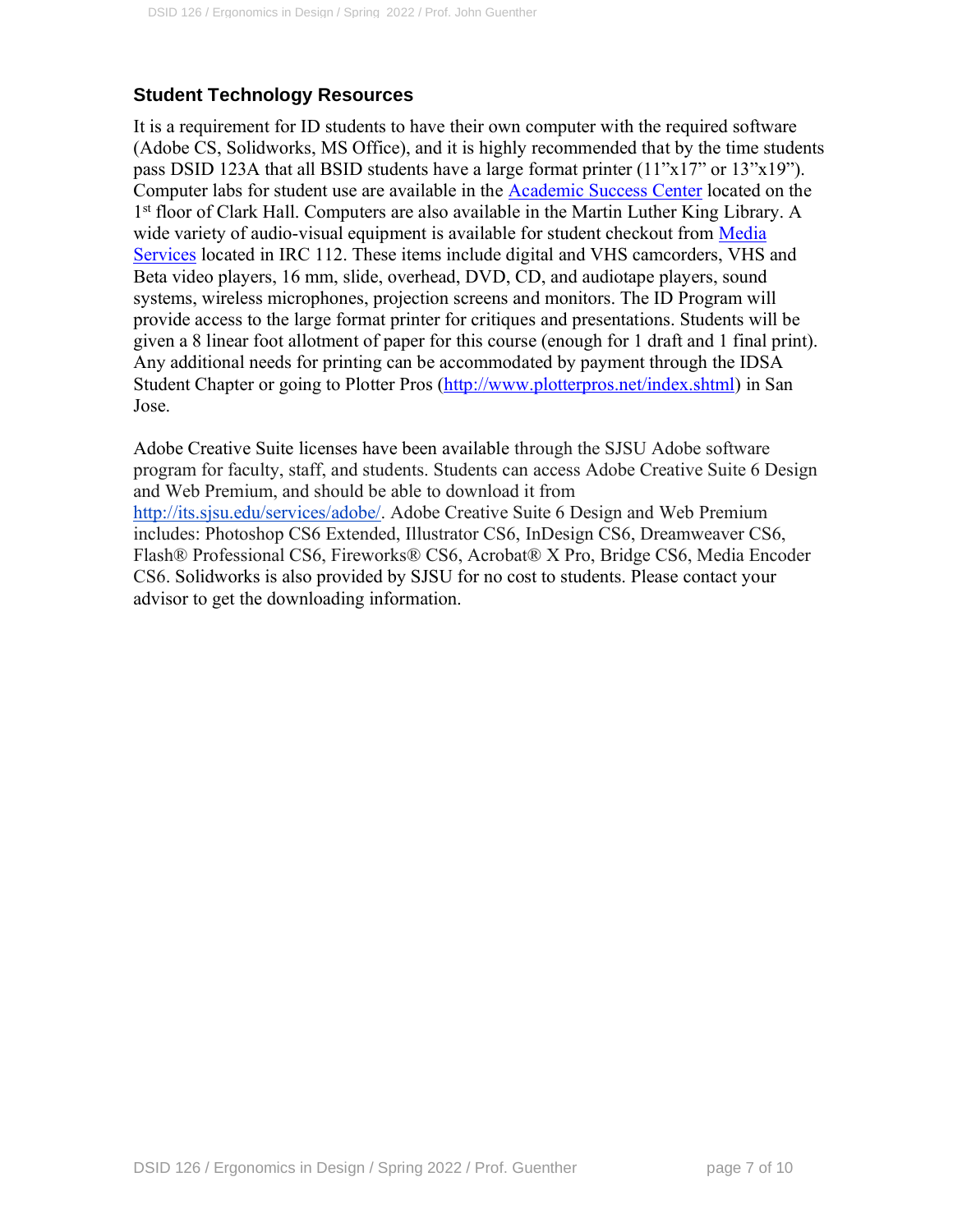# **DSID 126 / Ergonomics in Design, Section 02, Spring 2022, Course Schedule**

*Schedule is subject to change with fair notice (one week) in class or via notice on Canvas.* 

| <b>Week</b> | Date      | <b>Topics, Readings, Demos, Assignments, Deadlines</b>                                                                                                                                                                                                                                                                                                                                       |
|-------------|-----------|----------------------------------------------------------------------------------------------------------------------------------------------------------------------------------------------------------------------------------------------------------------------------------------------------------------------------------------------------------------------------------------------|
|             | TH 1/27   | • Review of syllabus, course content, assignment structure, course<br>expectations, present project objectives, opportunities, and materials<br>requirements.<br>• Outline project assignment: research and select 3 potential products<br>• First reading assignment: (Chapter 1, Introduction, Bridger – Canvas)<br>• View shop test video and send email to professor confirming viewing. |
|             | $T \t2/1$ | • General HF / Ergo lecture; The Designer's Role.<br>• Discuss reading material<br>· Individual summary presentation of products the student would like to<br>propose (3) with feedback from professor and class.                                                                                                                                                                            |
|             | TH 2/3    | • Presentation $(5 \text{ min})$ by students on their choice for $(1)$ digital web site<br>analysis.<br>Class to provide comments for the student presentations.<br>• Lecture: Developing digital analysis protocol and test plan<br>• Reading assignment: (Chapter 1&2, Introduction, McCauley)                                                                                             |
| 3           | T 2/8     | • Lecture: Website design, protocol analysis/testing plans<br>• Student 1/1 review with professor on progress or their web site analysis<br>• Reading assignment: (Chapter 14 & 15, Bridger)                                                                                                                                                                                                 |
|             | TH 2/10   | • Lecture: Task performance analysis of digital tools<br>• Assignment #1 - Student Presentation of Digital Project Analysis<br>Protocol Plan (5 min)<br><b>Upload to Canvas - Digital Project Analysis Protocol Plan</b><br>document                                                                                                                                                         |
| 4           | T2/15     | • Planned on Campus/in class Lecture: Human Factors and Aesthetics<br>• Teams assigned and meet for digital evaluation review assignment.                                                                                                                                                                                                                                                    |
|             | TH 2/17   | • Lecture: Senses of the Human Body & Environmental Factors.<br>• Reading: to be assigned<br>• Teams meet in assigned groups during class and review each other's<br>student proposals.                                                                                                                                                                                                      |
|             | T2/22     | • Lecture: Human error vs. Design error / Bad Design<br>• Quiz #1 on reading material to date.<br>• Class summary presentations on progress (5 min).                                                                                                                                                                                                                                         |
|             | TH 2/24   | • Lecture: User Experience Design/Ergonomics dependencies.<br>• Discussion: class discoveries/issues with digital analysis assignment.<br>• Update presentations on validation with stakeholders. (5 min)                                                                                                                                                                                    |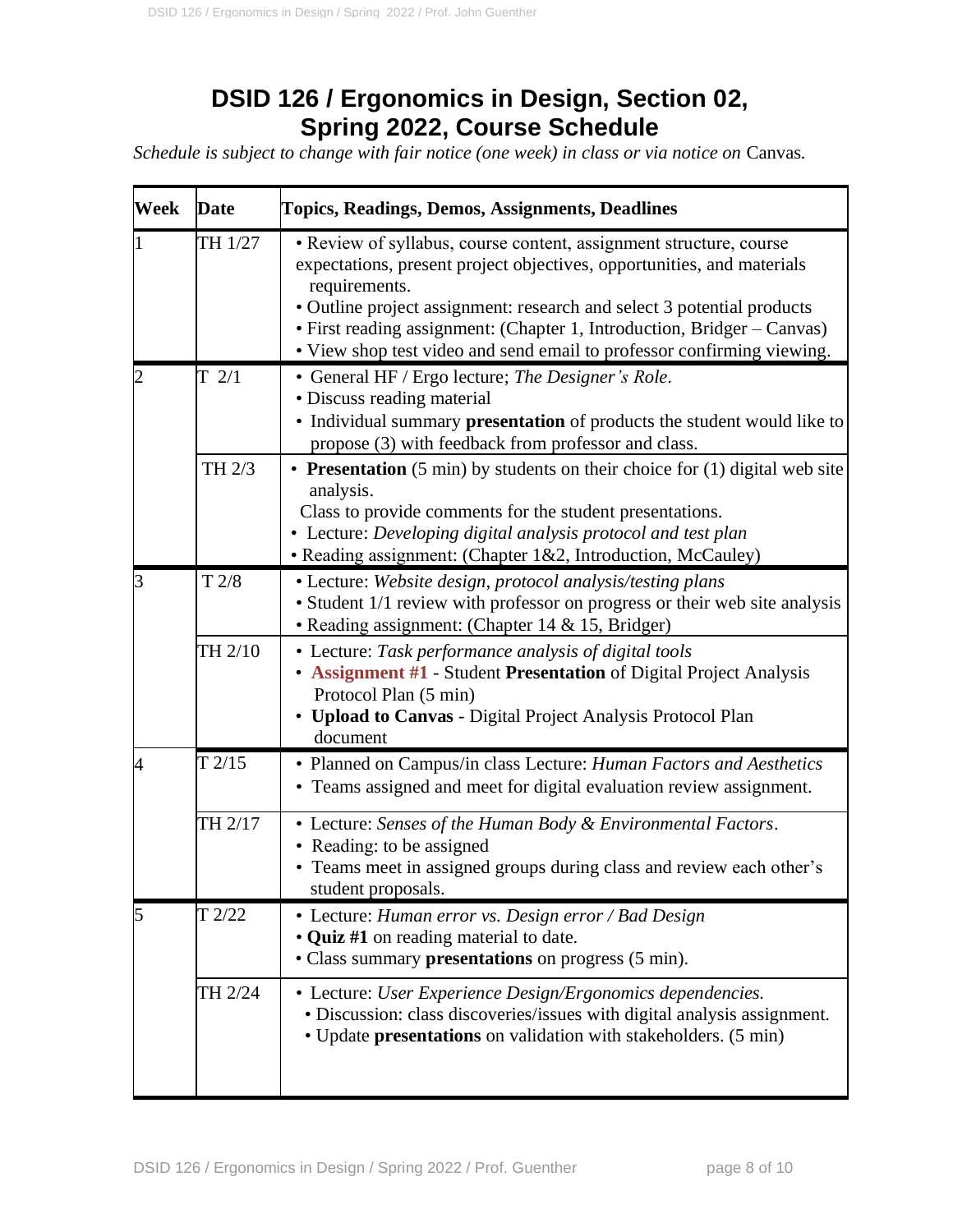| 6 | T3/1    | • Assignment #2 - Presentation of student digital analysis redesign<br>proposal. (5 min) presentation with critique and recommendations.<br>• Turn in to class digital analysis process booklet. Upload to Canvas<br>PDF of digital analysis redesign proposal booklet documentation.<br>• Reading assignments: to be assigned                  |
|---|---------|-------------------------------------------------------------------------------------------------------------------------------------------------------------------------------------------------------------------------------------------------------------------------------------------------------------------------------------------------|
|   | TH 3/3  | • Hardware ergonomics assignment introduced and discussed.<br>• Lecture: Design of Workplaces & Hand tools.<br>Reading: to be assigned<br>• Work in class teams on project action plan and begin exploring<br>concepts for hardware improvement evaluation.                                                                                     |
|   | T3/8    | • Lecture: Work related Musculoskeletal Disorders.<br>• Discussion: Research Product criteria & usage, current market<br>landscape, analyze competitive $\&$ similar product categories $\&$ system,<br>develop user persona.<br>• Student presentation summary of hardware project action plan. Class<br>and professor feedback.               |
|   | TH 3/10 | • Team meetings in class to review and discuss findings & proposed<br>product direction to date. Discuss ideas with Professor.<br>• Type of work tasks, user persona, workflow, etc.<br>• Commence concept exploration & idea development.<br>Begin work on creating 25 Concept Sketches for review next class                                  |
| 8 | T3/15   | • Assignment #3 - Presentation (5 min) of top 3 variation sketches of<br>each (3) concept directions (9 sketches) selected from 25 sketches.<br>• Upload to Canvas PDF of 25 sketches, 9 variation sketches, project<br>criteria & Ergonomic requirements, workflow, test validation &<br>evaluation protocol including test model definitions. |
|   | TH 3/17 | • Class presentation (5 min)- selection of single direction.<br>· Discussion: Format and requirements for Tuesday's preliminary design<br>summary documentation.<br>• Begin preliminary mockup construction for testing of single direction                                                                                                     |
|   | T3/22   | • Assignment #4 - Upload to Canvas PDF documentation of refined<br>design concept sketches, design development, scaled orthos (exterior &<br>components layout), anthropometric dimensioning, materials & color<br>rational etc.                                                                                                                |
|   | TH 3/24 | <b>Hardware Project Presentation:</b><br>present test mockup and testing protocol plans                                                                                                                                                                                                                                                         |

| 10 | T3/29   | <b>Spring Break - Campus Closed</b> |
|----|---------|-------------------------------------|
|    | TH 3/31 | <b>Spring Break - Campus Closed</b> |